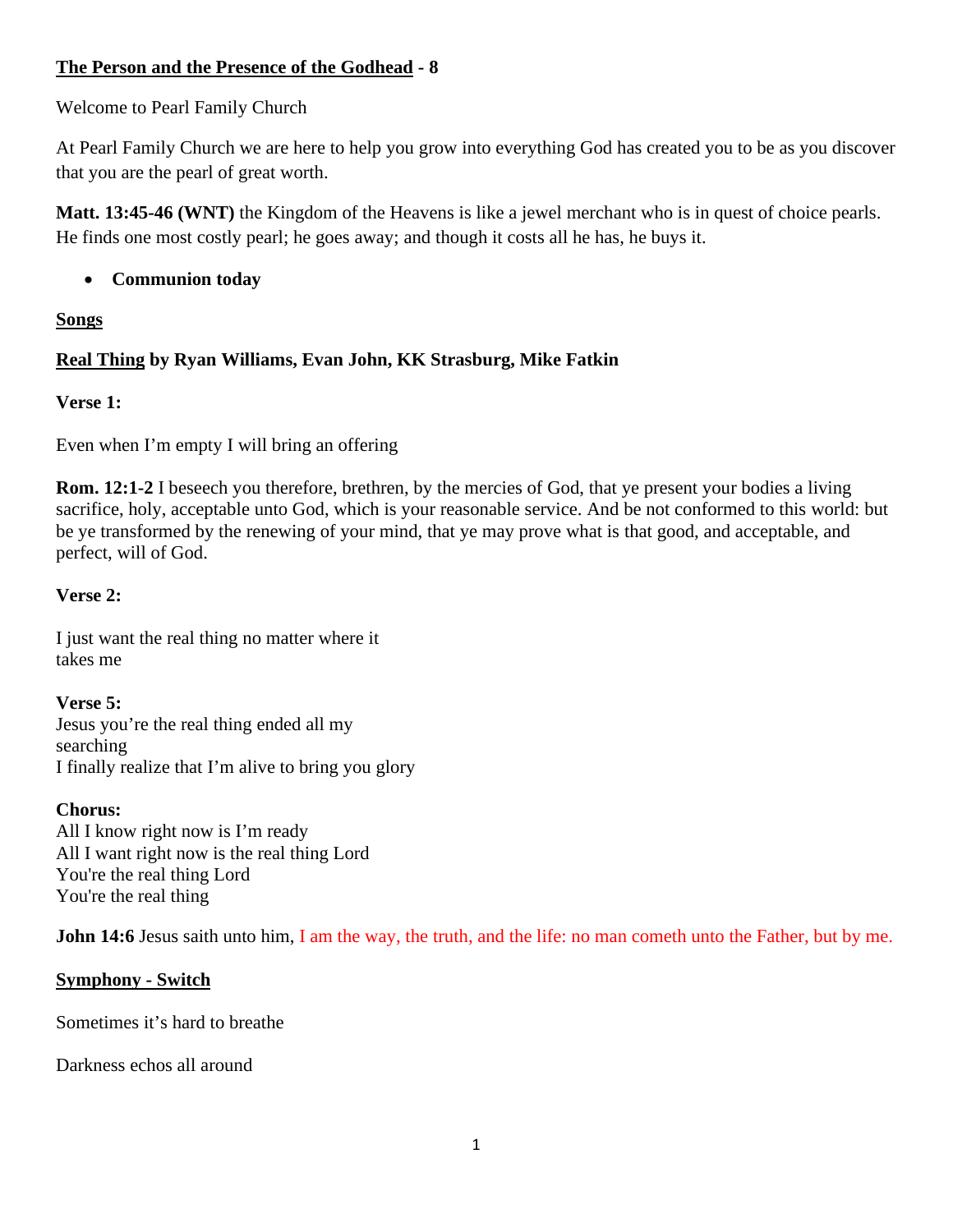There is peace Drowning out the voices all around me Through all of this chaos You are writing a symphony A symphony

**1 Tim. 6:14-15** That thou keep this commandment without spot, unrebukeable, until the appearing of our Lord Jesus Christ: Which in his times he shall shew, who is the blessed and only Potentate, the King of kings, and Lord of lords;

**Rev. 19:16** And he hath on his vesture and on his thigh a name written, KING OF KINGS, AND LORD OF LORDS.

**Is. 9:6** For unto us a child is born, unto us a son is given: and the government shall be upon his shoulder: and his name shall be called Wonderful, Counsellor, The mighty God, The everlasting Father, The Prince of Peace.

# • **Now it's time to worship with our giving.**

**Deut. 28:5** Blessed shall be thy basket and thy store.

**Heb. 7:1-28 (ESV)** For this Melchizedek, king of Salem, priest of the Most High God, met Abraham returning from the slaughter of the kings and blessed him, and to him Abraham apportioned a tenth part of everything. He is first, by translation of his name, king of righteousness, and then he is also king of Salem, that is, king of peace. He is without father or mother or genealogy, having neither beginning of days nor end of life, but resembling the Son of God he continues a priest forever. See how great this man was to whom Abraham the patriarch gave a tenth of the spoils! And those descendants of Levi who receive the priestly office have a commandment in the law to take tithes from the people, that is, from their brothers, though these also are descended from Abraham.

Lev. 27:30 (NIV) A tithe of everything from the land, whether grain from the soil or fruit from the trees, belongs to the LORD; it is holy to the LORD.

**1 Sam. 15:21-23** But the people took of the spoil, sheep and oxen, the chief of the things which should have been utterly destroyed, to sacrifice unto the LORD thy God in Gilgal. And Samuel said, Hath the LORD *as great* delight in burnt offerings and sacrifices, as in obeying the voice of the LORD? Behold, to obey *is* better than sacrifice, *and* to hearken than the fat of rams. **For rebellion** *is as* **the sin of witchcraft**, and stubbornness *is as* iniquity and idolatry. Because thou hast rejected the word of the LORD, he hath also rejected thee from *being* king.

**Rom. 12:1-3** I beseech you therefore, brethren, by the mercies of God, that ye present your bodies a living sacrifice, holy, acceptable unto God, *which is* your reasonable service. And be not conformed to this world: but be ye transformed by the renewing of your mind, that ye may prove what *is* that good, and acceptable, and perfect, will of God. For I say, through the grace given unto me, to every man that is among you, not to think *of himself* more highly than he ought to think; but to think soberly, according as God hath dealt to every man the measure of faith.

**Life Church** - **Praise report - newsletter** <https://www.life.church/>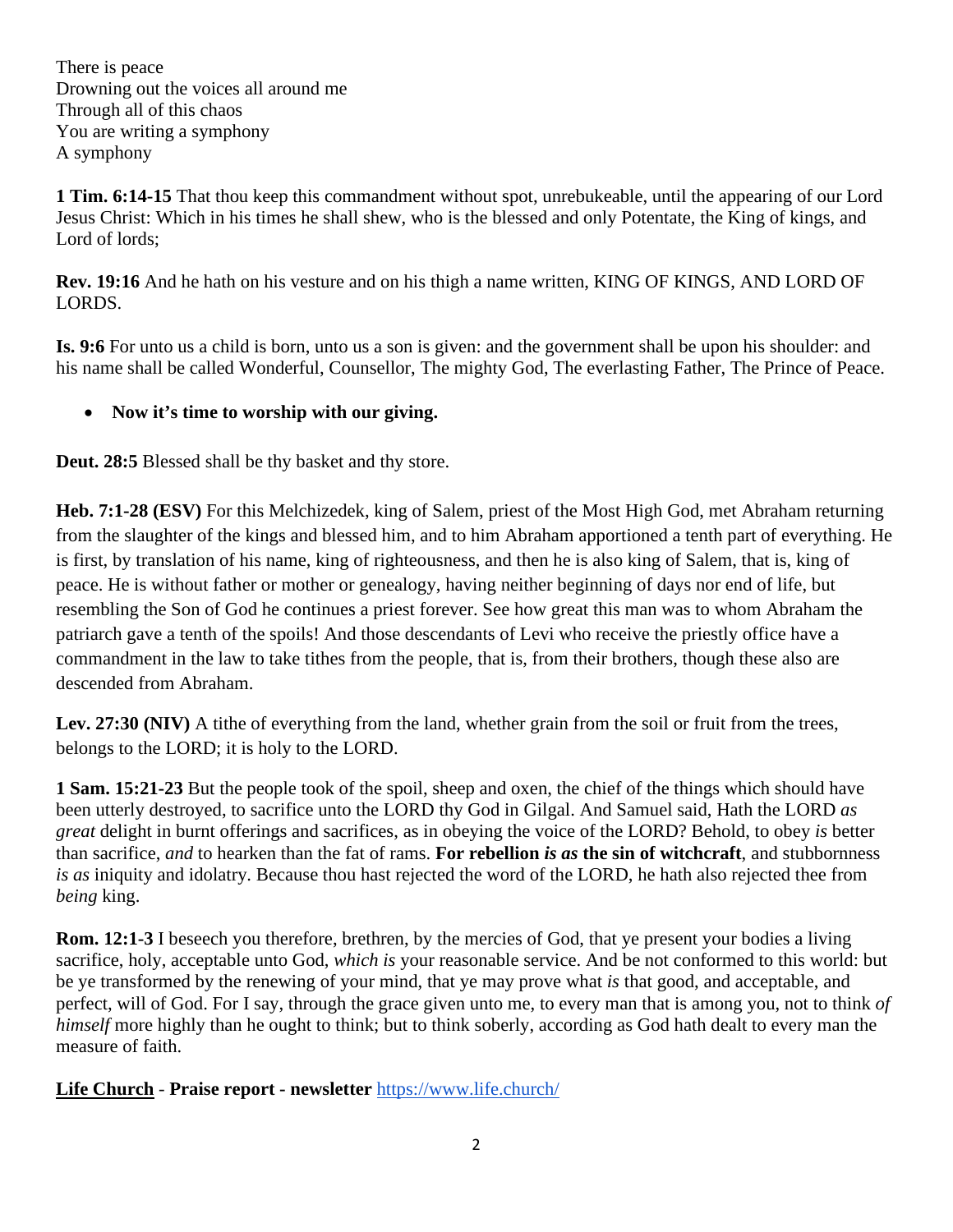• **Give tab**

[https://www.paypal.com/donate/?hosted\\_button\\_id=VYA4NYNQF2FPW](https://www.paypal.com/donate/?hosted_button_id=VYA4NYNQF2FPW)

• **A recap of our series**

# **Jesus The Good and Perfect Gift** - <https://pearlfamilychurch.com/156-2/>

**James 1:17** Every good gift and every perfect gift is from above, and cometh down from the Father of lights, with whom is no variableness, neither shadow of turning.

**Rom 5:8 ISV** But God demonstrates his love for us by the fact that the Messiah died for us while we were still sinners.

### **Refuge** - **Safety, defense, high tower**

**P1 - a Place of Refuge Provides Protection** for the Accused and "Condemned" (Joshua 20:1-3)

**Josh. 20:1-3 (ESV)** Then the LORD said to Joshua, "Say to the people of Israel, 'Appoint the cities of refuge, of which I spoke to you through Moses, that the manslayer who strikes any person without intent or unknowingly may flee there. They shall be for you a refuge from the avenger of blood.

Caring for the Accused and "Condemned" (Joshua 20:4-6)

**Josh. 20:4 (ESV)** He shall flee to one of these cities and shall stand at the entrance of the gate of the city and explain his case to the elders of that city. Then they shall take him into the city and give him a place, and he shall remain with them.

**p2** - **My shepherd** - **Psalms 23** (close your eyes and listen) **Ps. 23:1** The LORD is my shepherd; I shall not want. **Ps. 23:2** He maketh me to lie down in green pastures: he leadeth me beside the still waters. **Ps. 23:3** He restoreth my soul: he leadeth me in the paths of righteousness for his name's sake. **Ps. 23:4** Yea, though I walk through the valley of the shadow of death, I will fear no evil: for thou art with me; thy rod and thy staff they comfort me. **Ps. 23:5** Thou preparest a table before me in the presence of mine enemies: thou anointest my head with oil; my cup runneth over. **Ps. 23:6** Surely goodness and mercy shall follow me all the days of my life: and I will dwell in the house of the LORD for ever.

**Ps. 91:1** He that dwelleth in the secret place of the most High shall abide under the shadow of the Almighty.

**Ps. 16:11** You make known to me the path of life; in your presence there is fullness of joy; at your right hand are pleasures forevermore.

**His presence is life; His absence is death**. He is the most essential portion of who and what we are. He should be the most important thing about us and the most recognizable aspect that the world sees.

**1 John 5:11-15** And this is the record, that God hath given to us eternal life, and this life is in his Son. He that hath the Son hath life; and he that hath not the Son of God hath not life. These things have I written unto you that believe on the name of the Son of God;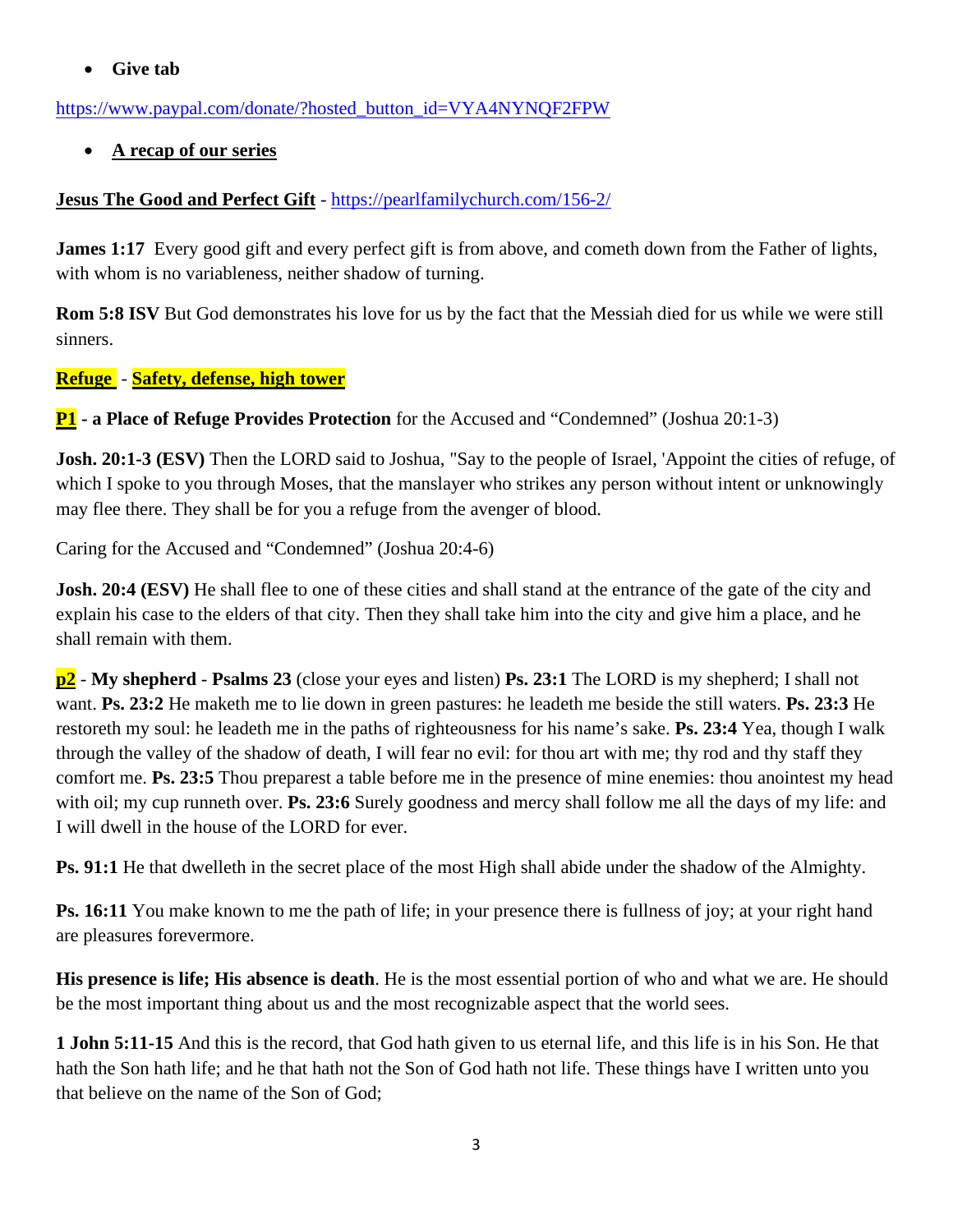#### **Deut. 28 – Blessings and Curses**

**Ps. 34:8** Oh, taste and see that the LORD is good! Blessed is the man who takes refuge in him!

**James 1:17** Every good gift and every perfect gift is from above, and cometh down from the Father of lights, with whom is no variableness, neither shadow of turning.

**p3** - **Ps. 46:1** God is our refuge and strength, a very present help in trouble.

# **Having and practicing a childlike faith in the joy / ownership / confidence in the participation and practice in and of the Fathers presence…**

**God is and gives us illumination life: "Illumination is the ministry of the Holy Spirit in the lives of the believer.**

**Ps. 16:11** You make known to me the path of life; in your presence there is fullness of joy; at your right hand are pleasures forevermore.

**Eph. 1:12-14** That we should be to the praise of his glory, who first trusted in Christ. In whom ye also trusted, after that ye heard the word of truth, the gospel of your salvation: in whom also after that ye believed, ye were sealed with that holy Spirit of promise, Which is the earnest of our inheritance until the redemption of the purchased possession, unto the praise of his glory.

**Ps. 119:18** Open thou mine eyes, that I may behold wondrous things out of thy law.

#### **The Tabernacle of witness - The God of Covenant**

**Heb. 9:22 (GW)** As Moses' Teachings tell us, blood was used to cleanse almost everything, because if no blood is shed, no sins can be forgiven.

**Heb. 10:10** By the which will we are sanctified through the offering of the body of Jesus Christ once for all.

**The Meeting Place - The Mercy Seat** = Our New Covenant - **Exod. 25:21-22** And thou shalt put the mercy seat above upon the ark; and in the ark thou shalt put the testimony that I shall give thee. And there I will meet with thee, and I will commune with thee from above the mercy seat, from between the two cherubims which are upon the ark of the testimony, of all things which I will give thee in commandment unto the children of Israel.

#### **Mercy - In His Presence**

**Ps. 16:11** You make known to me the path of life; in your presence there is fullness of joy; at your right hand are pleasures forevermore.

**Love Dare day 6 - Love is Not Irritable - Kendrick -** He who is slow to anger is better than the mighty, and he who rules his spirit, than he who captures a city (Proverbs 16:32).

**God further marked you with excellence: Ps. 139:14-18 (ESV**) I praise you, for I am fearfully and wonderfully made. Wonderful are your works; my soul knows it very well. My frame was not hidden from you, when I was being made in secret, intricately woven in the depths of the earth. Your eyes saw my unformed substance; in your book were written, every one of them, the days that were formed for me, when as yet there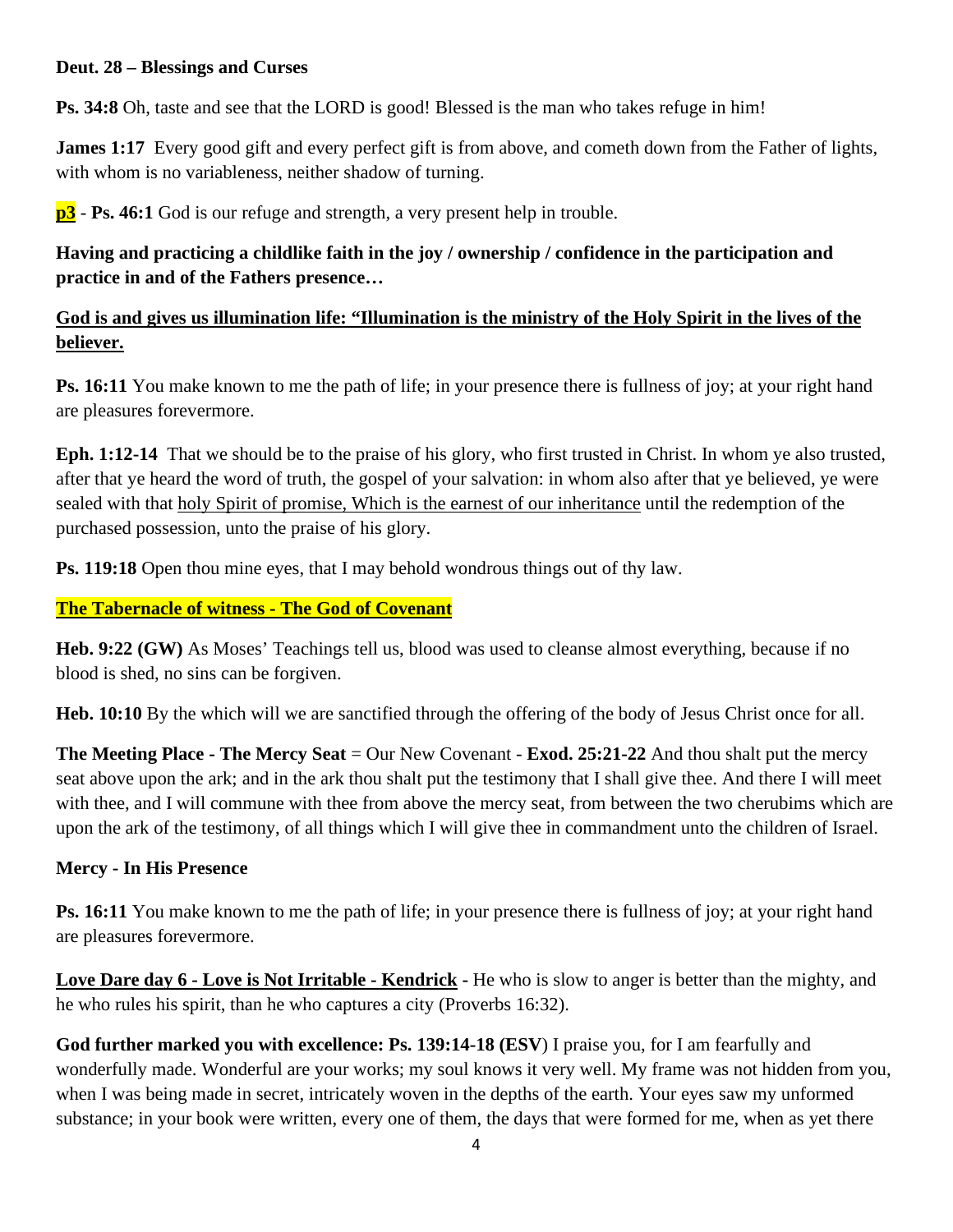was none of them. How precious to me are your thoughts, O God! How vast is the sum of them! If I would count them, they are more than the sand. I awake, and I am still with you.

# **Reconsecration To a Wartime, Not a Peacetime Lifestyle - Ralph D. Winter**

**P5 – Rom. 8:1** There is therefore **now no condemnation** to them which are in Christ Jesus, who walk not after the flesh, but after the Spirit.

**John 14:6** Jesus saith unto him, I am the way, the truth, and the life: no man cometh unto the Father, but by me.

**John 16:13** Howbeit when he, the Spirit of truth, is come, he will guide you into all truth: for he shall not speak of himself; but whatsoever he shall hear, *that* shall he speak: and he will shew you things to come.

**Eph. 1:12-14** That we should be to the praise of his glory, who first trusted in Christ. In whom ye also trusted, after that ye heard the word of truth, the gospel of your salvation: in whom also after that ye believed, ye were sealed with that holy Spirit of promise, Which is the earnest of our inheritance until the redemption of the purchased possession, unto the praise of his glory.

**Rom. 8:14** For as many as are led by the Spirit of God, they are the sons of God.

**Rom. 8:15** For ye have not received the spirit of bondage again to fear; but ye have received the Spirit of adoption, whereby we cry, Abba, Father.

**Rom. 8:16** The Spirit itself beareth witness with our spirit, that we are the children of God:

Paul here is confident (persuaded) **ruling in authority resting** and knowing perfectly "in Christ love" (Rom. 8:14-17, 28).

**2 Cor. 5:17** Therefore if any man be in Christ, he is a new creature: old things are passed away; behold, all things are become new.

**Rom. 8:1** There is therefore now no condemnation to them which are in Christ Jesus, who walk not after the flesh, but after the Spirit.

**2 Tim. 1:7** For God hath not given us the spirit of fear; but of power, and of love, and of a sound mind.

**P6** – **Ps. 16:1 (ESV)** Preserve me, O God, for in you I take refuge.

**Ps. 121:1** I lift up my eyes to the hills. From where does my help come?

#### **pleasures and joy in Jesus**

**Ps. 16:11** You make known to me the path of life; **in your presence there is fullness of joy; at your right hand are pleasures forevermore.**

**Gal. 2:9** and when James and Cephas and John, who seemed to be pillars, perceived the grace that was given to me, they gave the right hand of fellowship to Barnabas and me, that we should go to the Gentiles and they to the circumcised.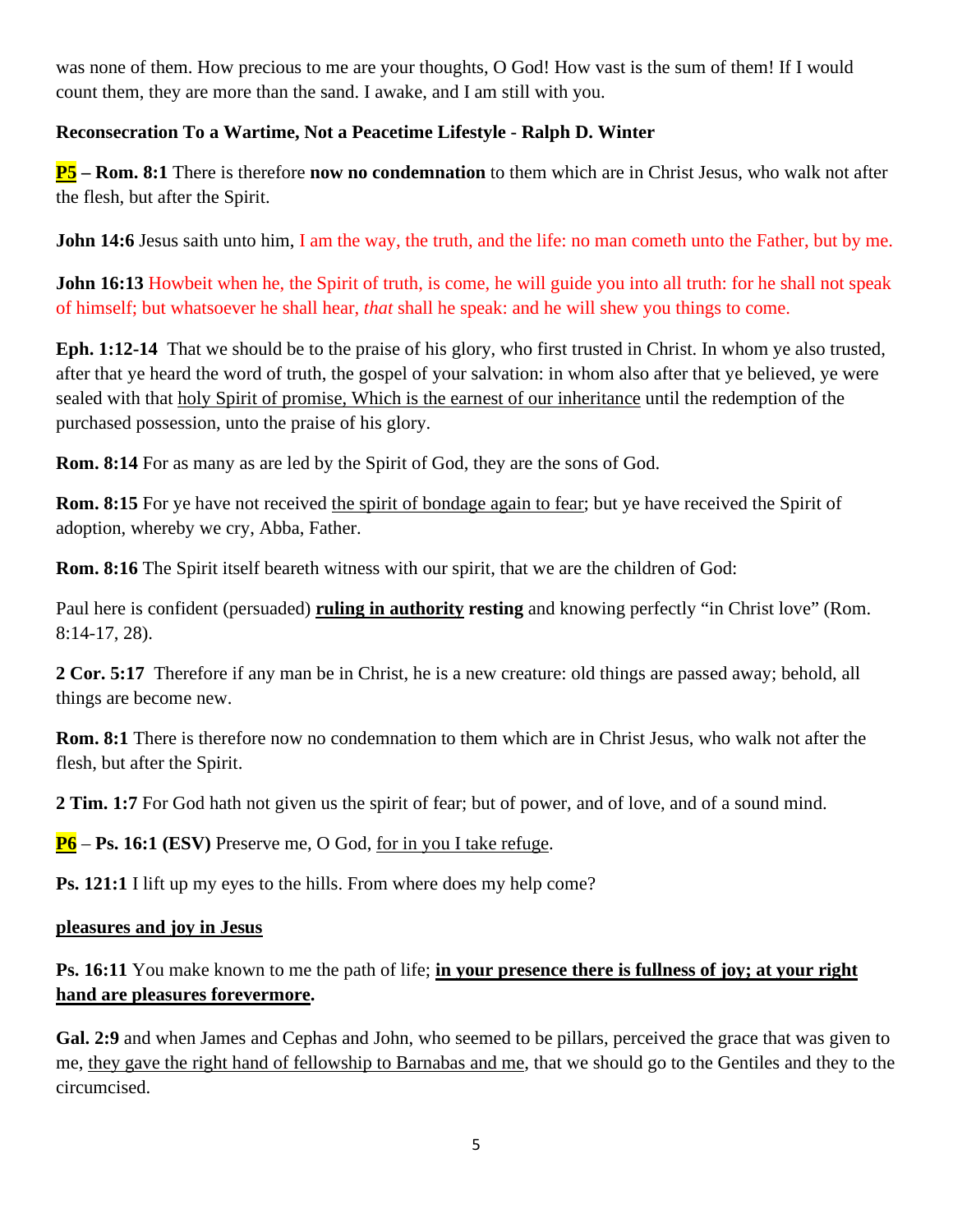### **P7** - **Rest/dreams/visions**

**Acts 2:17 (KJV)** And it shall come to pass in the last days, saith God, I will pour out of my Spirit upon all flesh: and your sons and your daughters shall prophesy, and your young men shall see visions, and your old men shall dream dreams:

**Acts 2:18** And on my servants and on my handmaidens I will pour out in those days of my Spirit; and they shall prophesy:

#### **In His presence we have: pardon/forgiveness/provision/protection**

**Ps. 16:11** You make known to me the path of life; in your presence there is fullness of joy; at your right hand are pleasures forevermore.

**Num. 14:9 Only rebel not ye against the LORD**, neither fear ye the people of the land; for they are bread for us: their defence is departed from them, and the LORD is with us: fear them not.

**Ps. 23:2** He makes me lie down in green pastures. He leads me beside still waters.

**Ps. 23:3** He restores my soul. He leads me in paths of righteousness for his name's sake.

**Ps. 23:5** You prepare a table before me in the presence of my enemies; you anoint my head with oil; my cup overflows.

**John 11:25-26** Jesus said unto her, I am the resurrection, and the life: he that believeth in me, though he were dead, yet shall he live: And whosoever liveth and believeth in me shall never die. Believest thou this?

**Num. 14:10** But all the congregation bade stone them with stones. And the glory of the LORD appeared in the tabernacle of the congregation before all the children of Israel.

#### **They feared to go into promised land**

#### **Out of fellowship (P6) - unthankful – rebellious**

#### **The Love Dare: Day 24 - Love vs. Lust**

**1 John 2:17 NASB** The world is passing away, and also its lusts; but the one who does the will of God lives forever.

**Rom. 3:23** For all have sinned, and come short of the glory of God;

**Rom. 6:23** For the wages of sin is death; but the gift of God is eternal life through Jesus Christ our Lord.

Adam and Eve were supplied with everything they needed in the Garden of Eden. They had fellowship with God and intimacy with one another. But after Eve was deceived by the serpent, she saw the forbidden fruit and set her heart on it. Before long, Adam joined in her wishes, and against God's command both of them ate.

That's the progression. From eyes to heart to action. And then follows shame and regret.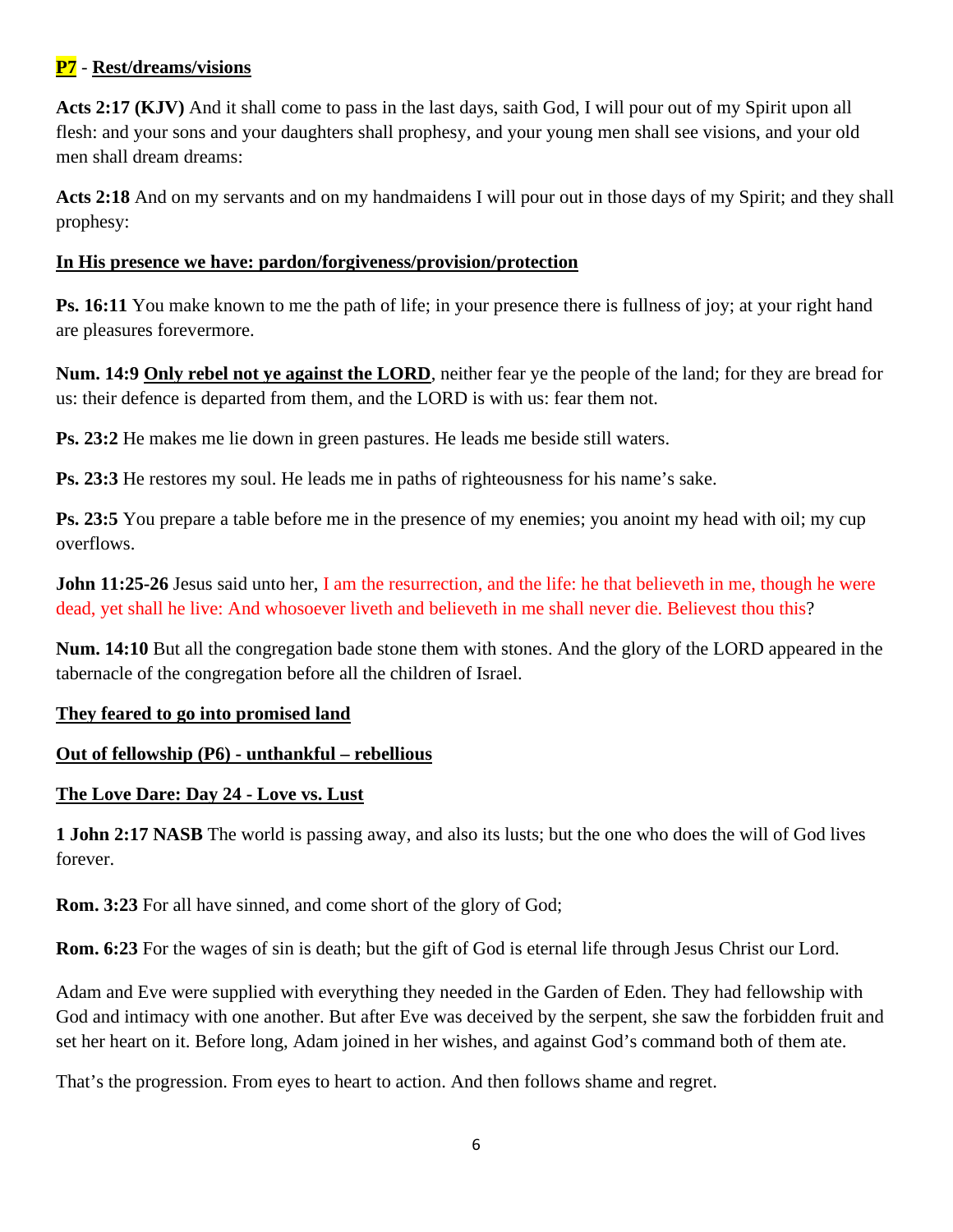We, too, have been supplied with everything we need for a full, productive, enriching life. "We have brought nothing into the world, so we cannot take anything out of it either" **(1 Timothy 6:7)**. But the Bible goes on to say that, having basics of food and clothing, we should be "content." And Jesus promised these two things would always be provided to God's children (Matthew 6:25-33).

**Gen. 3:4-5** And the serpent said unto the woman, Ye shall not surely die: For God doth know that in the day ye eat thereof, then your eyes shall be opened, and ye shall be as gods, knowing good and evil.

**2 Cor. 4:3-4** But if our gospel be hid, it is hid to them that are lost: In whom the god of this world hath blinded the minds of them which believe not, lest the light of the glorious gospel of Christ, who is the image of God, should shine unto them.

God's blessings, however, go so far beyond these fundamental needs, we could rightly say that we want for nothing. Yet like Adam and Eve, we still want more. So we set our eyes and hearts on seeking worldly pleasure. We try to meet legitimate needs in illegitimate ways. For many it's seeking sexual fulfillment in another person or in pornographic images designed to feel like a real person. We look, stare, and fantasize. We try to be discreet but barely turn our eyes away. And once our eyes are capture by curiosity, our hearts become entangled. Then we act on our lust.

We can also lust after possessions or power or prideful ambition. We see what others have and we want it. Our hearts are deceived into saying, "I could be happy if I only had this." Then we make the decision to go after it.

"But those who want to get rich fall into temptation and a snare and many foolish and harmful desires which plunge men into ruin and destruction" (1 Timothy 6:9).

Lust is in opposition to love. It means to set your heart and passions on something forbidden. And for a believer it's the first step out of fellowship with the Lord and with others. That's because every object of your lust – whether it's a young coworker or a film actress, or coveting after a half-million dollar house or a sports car – represents the beginnings of a lie. This person or thing that seems to promise sheer satisfaction is more like a bottomless pit of unmet longings.

**Num. 14:9** Only rebel not ye against the LORD, neither fear ye the people of the land; for they are bread for us: their defence is departed from them, and the LORD is with us: fear them not.

**1 Sam. 15:21-23** But the people took of the spoil, sheep and oxen, the chief of the things which should have been utterly destroyed, to sacrifice unto the LORD thy God in Gilgal. And Samuel said, Hath the LORD *as great* delight in burnt offerings and sacrifices, as in obeying the voice of the LORD? Behold, to obey *is* better than sacrifice, *and* to hearken than the fat of rams. **For rebellion** *is as* **the sin of witchcraft**, and stubbornness *is as* iniquity and idolatry. Because thou hast rejected the word of the LORD, he hath also rejected thee from *being* king.

**1 John 1:9** If we confess our sins, he is faithful and just to forgive us *our* sins, and to cleanse us from all unrighteousness.

**Ps. 23:2** He makes me lie down in green pastures. He leads me beside still waters.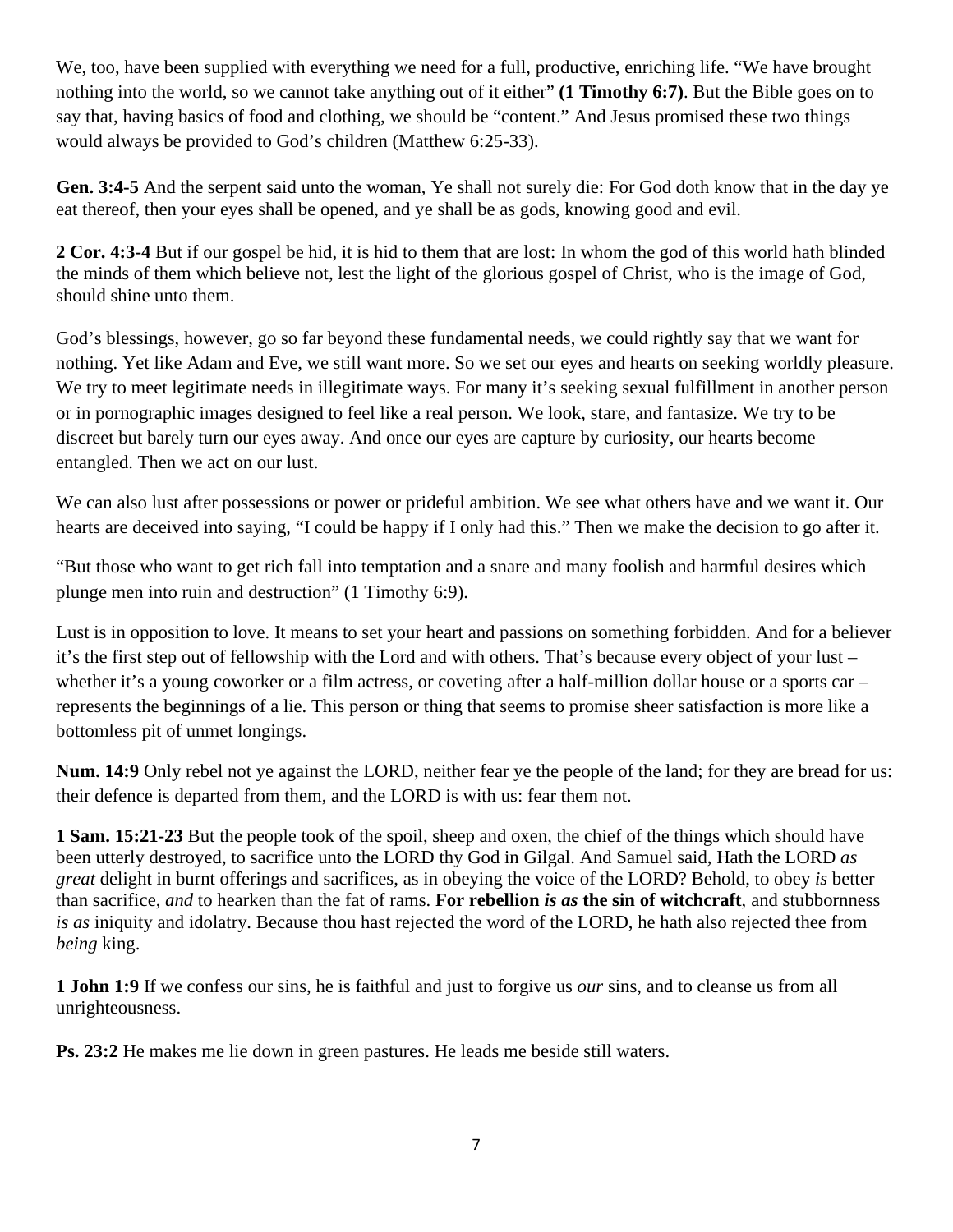**John 14:26 AMP** But the Helper (Comforter, Advocate, Intercessor—Counselor, Strengthener, Standby), the Holy Spirit, whom the Father will send in My name [in My place, to represent Me and act on My behalf], He will teach you all things. And He will help you remember everything that I have told you.

**John 16:7** Nevertheless I tell you the truth: It is expedient for you that I go away; for if I go not away, the Comforter will not come unto you; but if I go, I will send him unto you.

**Acts 1:4-5** And, being assembled together with them, commanded them that they should not depart from Jerusalem, but wait for the promise of the Father, which, saith he, ye have heard of me. For John truly baptized with water; but ye shall be baptized with the Holy Ghost not many days hence.

**Acts 1:8** But ye shall receive power, after that the Holy Ghost is come upon you: and ye shall be witnesses unto me both in Jerusalem, and in all Judaea, and in Samaria, and unto the uttermost part of the earth.

**Acts 2:1-4** And when the day of Pentecost was fully come, they were all with one accord in one place. And suddenly there came a sound from heaven as of a rushing mighty wind, and it filled all the house where they were sitting. And there appeared unto them cloven tongues like as of fire, and it sat upon each of them. And they were all filled with the Holy Ghost, and began to speak with other tongues, as the Spirit gave them utterance.

**1 John 2:17 NASB** The world is passing away, and also its lusts; but the one who does the will of God lives forever.

**John 16:13-14 ESV** When the Spirit of truth comes, he will guide you into all the truth, for he will not speak on his own authority, but whatever he hears he will speak, and he will declare to you the things that are to come. He will glorify me, for he will take what is mine and declare it to you.

**Ps. 91:16** With long life I will satisfy him and show him my salvation.

#### **C.S Lewis – Jesus is LORD**

**1 John 1:9** If we confess our sins, he is faithful and just to forgive us *our* sins, and to cleanse us from all unrighteousness.

#### **Turn Your Eyes upon Jesus**

"Turn your eyes upon Jesus,

Look full in His wonderful face,

And the things of earth will grow strangely dim

In the light of His glory and grace."

# **TURN YOUR EYES UPON JESUS - THE LIVING STONES QUARTET**

<https://www.youtube.com/watch?v=zTZtKoAwf0U>

# **Turn Your Eyes upon Jesus**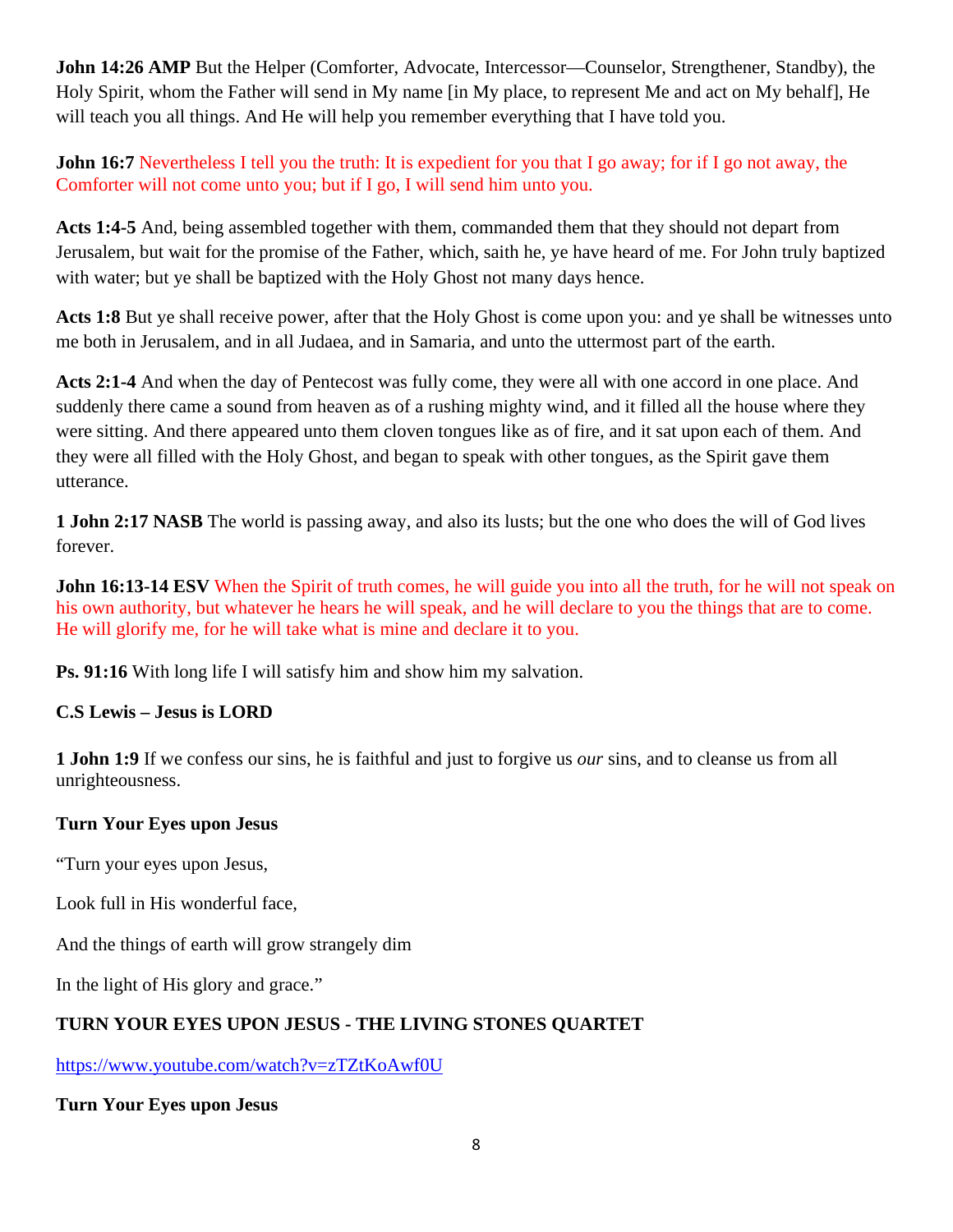### <https://my.hymnary.org/song/113/turn-your-eyes-upon-jesus>

Lust always breeds more lust. "What is the source of the wars and the fights among you? Don't they come from the cravings that are at war within you? (James 4:1 HCSB). Lust will make you dissatisfied with your husband or wife. It breeds anger, numbs hearts, and destroys marriages. Rather than fullness, it leads to emptiness.

It's time to expose lust for what it really is – a misguided thirst for satisfaction that only God can fulfill. Lust is like a warning light on the dashboard of your heart, alerting you to the fact that you are not allowing God's love to fill you. When your eyes and heart are on Him, your actions will lead you to lasting joy, not to endless cycles of regret and condemnation.

"His divine power has granted to us everything pertaining to life and godliness, through the true knowledge of Him who called us by His own glory and excellence. For by these He has granted to us His precious and magnificent promises, so that by them you may become partakers of the divine nature, having escaped the corruption that is in the world by lust" **(2 Peter 1:3-4).**

**Ps. 139:13 ESV** For you formed my inward parts; you knitted me together in my mother's womb.

**Rom. 8:14-15** For as many as are led by the Spirit of God, they are the sons of God. For ye have not received the spirit of bondage again to fear; but ye have received the Spirit of adoption, whereby we cry, Abba, Father.

**Gal. 2:20** I am crucified with Christ: nevertheless I live; yet not I, but Christ liveth in me: and the life which I now live in the flesh I live by the faith of the Son of God, who loved me, and gave himself for me.

**2 Cor. 5:17** Therefore if any man be in Christ, he is a new creature: old things are passed away; behold, all things are become new.

**Rom. 8:33-34 (ESV)** Who shall bring any charge against God's elect? It is God who justifies. Who is to condemn? Christ Jesus is the one who died - more than that, who was raised - who is at the right hand of God, who indeed is interceding for us.

# **Media Archives – listen on the go -** <https://pearlfamilychurch.com/156-2/>

**Are you tired of being lied to by lust?** Are you fed up with believing that forbidden pleasures are able to keep you happy and content? Then begin setting your eyes on the Word of God. Let His promises of peace and freedom work their way into your heart. Daily receive the unconditional love He has already proven to your through the cross. Focus on being grateful for everything God has already given you rather than choosing discontentment.

You'll find yourself so full on what He provides, you won't be hungry anymore for the junk food of lust.

And while you're at it, set your eyes and heart on your spouse again. "Let your fountain be blessed, and rejoice in the wife of your youth … Be exhilarated always with her love. For why should you, my son, be exhilarated with an adulteress and embrace the bosom of a foreigner? For the ways of a man are before the eyes of the Lord, and He watches all his paths" (Proverbs 5:18-21).

"Do not love the world nor the things in the world. If anyone loves the world, the love of the Father is not in him" (1 John 2:15). Lust is the best this world has to offer, but love offers you the best life in the world.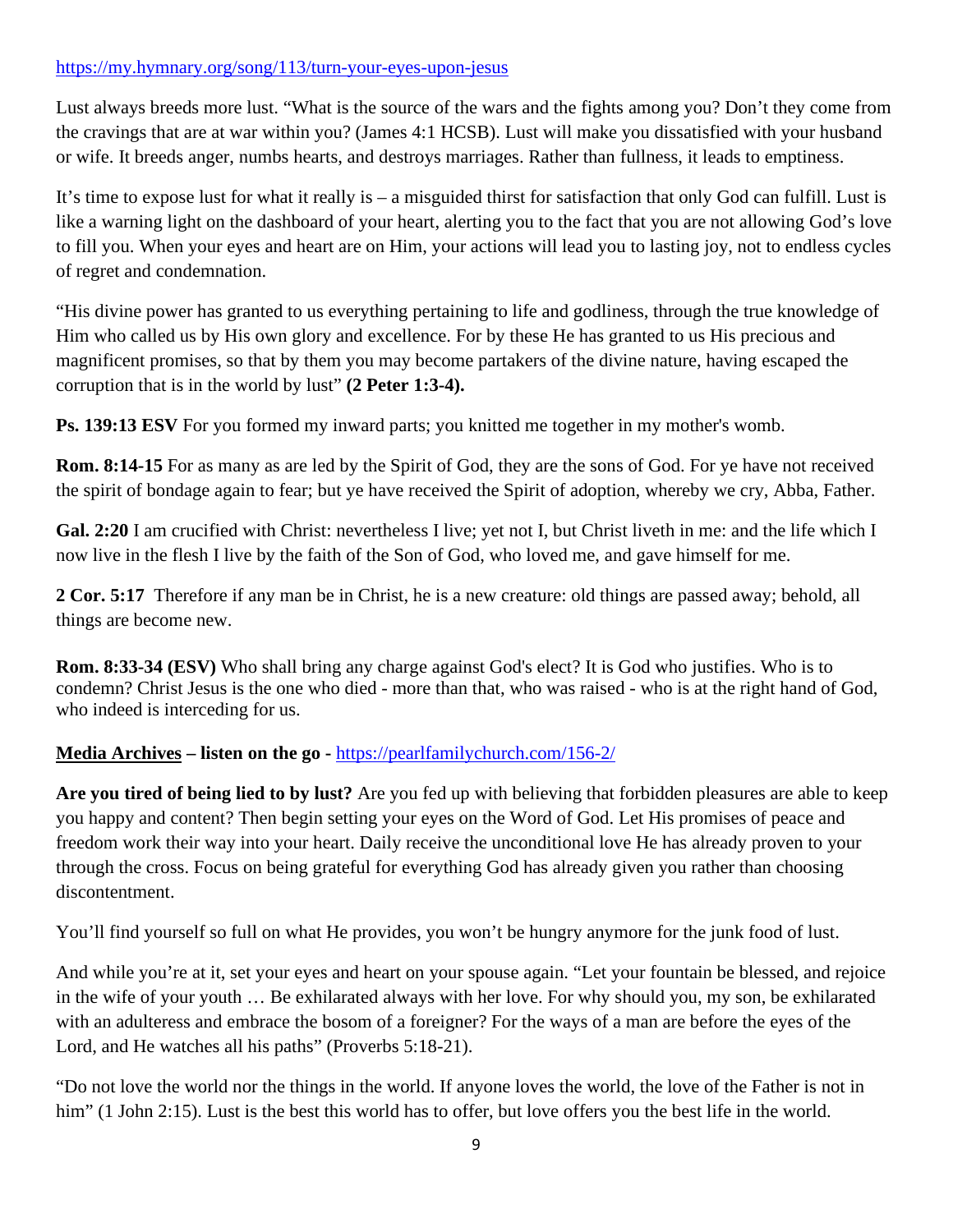Today's Dare - End it now. Identify every object of lust in your life and remove it. Single out every lie you've swallowed in pursuing forbidden pleasure and reject it. Lust cannot be allowed to live in a back bedroom. It must be killed and destroyed – today – and replaced with the sure promises of God and a heart filled with His perfect love.

Act as free men, and do not use your freedom as a covering for evil. (1 Peter 2:16)

*Material taken from The Love Dare by Stephen and Alex Kendrick, copyright © 2009 by B&H Publishing Group. Used by permission.* Unauthorized *reproduction in any format is strictly prohibited by law.*

# **Be exhilarated by the love of Jesus**

**Phil. 3:10 AMPC** [For my determined purpose is] that I may know Him [that I may progressively become more deeply and intimately acquainted with Him, perceiving and recognizing and understanding the wonders of His Person more strongly and more clearly], and that I may in that same way come to know the power outflowing from His resurrection [[a]which it exerts over believers], and that I may so share His sufferings as to be continually transformed [in spirit into His likeness even] to His death, [in the hope]

**Ps. 23:2** He makes me lie down in green pastures. He leads me beside still waters.

**Ps. 23:5** You prepare a table before me in the presence of my enemies; you anoint my head with oil; my cup overflows.

**2 Tim. 2:26 ESV** and they may come to their senses and escape from the snare of the devil, after being captured by him to do his will.

**Ps. 16:11** You make known to me the path of life; in your presence there is fullness of joy; at your right hand are pleasures forevermore.

**Ps. 91:16** With long life I will satisfy him and show him my salvation.

**John 14:6** Jesus saith unto him, I am the way, the truth, and the life: no man cometh unto the Father, but by me.

**Ps. 16:11** You make known to me the path of life; in your presence there is fullness of joy; at your right hand are pleasures forevermore.

**1 John 1:9** If we confess our sins, he is faithful and just to forgive us *our* sins, and to cleanse us from all unrighteousness.

#### **If you are serious about receiving Jesus - tap the raise hand tab.**

**Ps. 23:5** You prepare a table before me in the presence of my enemies; you anoint my head with oil; my cup overflows.

**Rom. 6:23** For the wages of sin is death; but the gift of God is eternal life through Jesus Christ our Lord.

**1 John 1:9** If we confess our sins, he is faithful and just to forgive us *our* sins, and to cleanse us from all unrighteousness.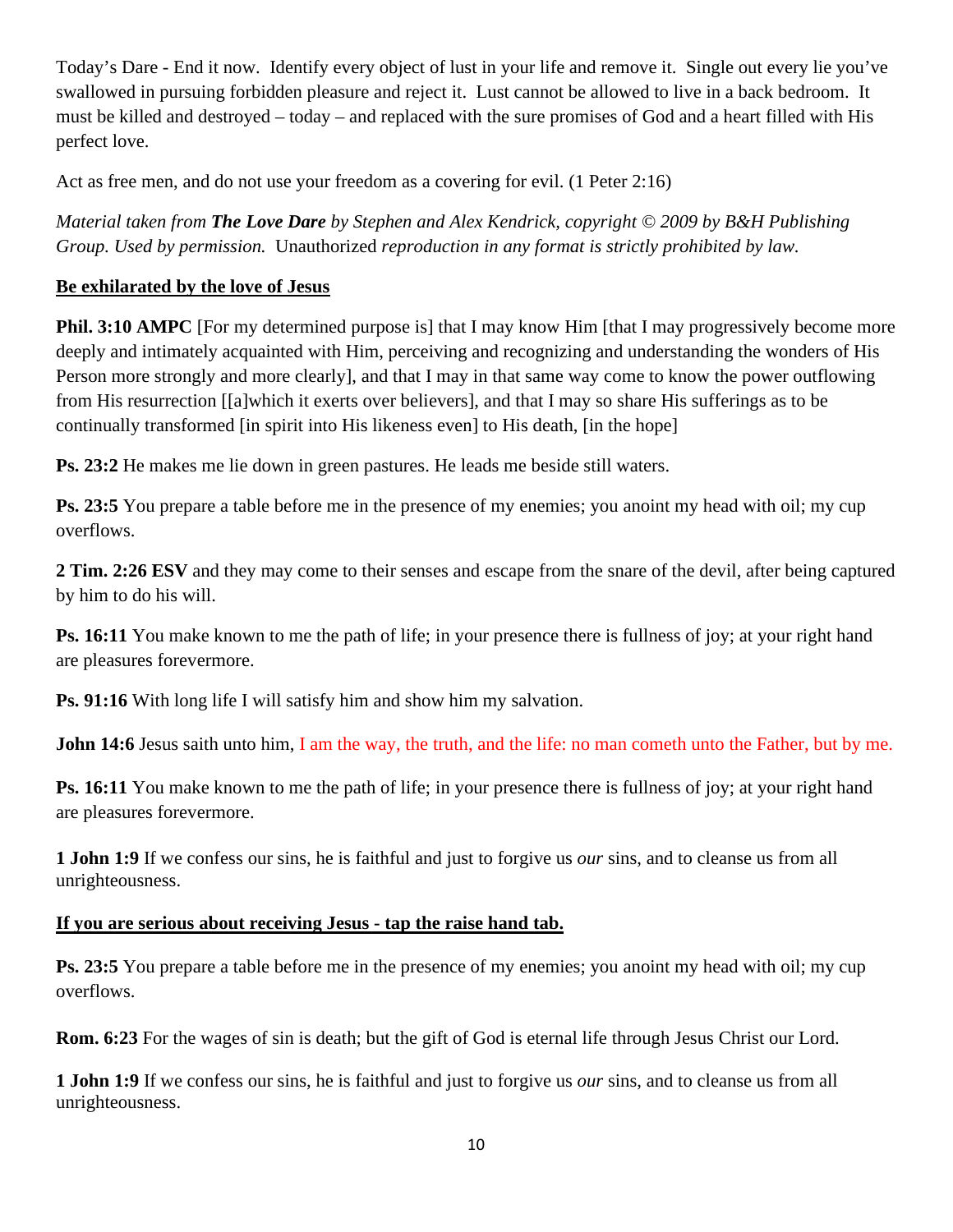**Rom 10:9-10** That if thou shalt confess with thy mouth the Lord Jesus, and shalt believe in thine heart that God hath raised him from the dead, thou shalt be saved. For with the heart man believeth unto righteousness; and with the mouth confession is made unto salvation.

**Eph. 1:14 EXB** That Holy Spirit is the ·guarantee [down payment; deposit] ·that we will receive what God promised for his people [L of our inheritance] until ·God gives full freedom to those who are his [or we acquire possession of it; L the redemption of the possession; v. 7]—to bring praise to God's glory.

**John 14:26-27** But the Comforter, which is the Holy Ghost, whom the Father will send in my name, he shall teach you all things, and bring all things to your remembrance, whatsoever I have said unto you. Peace I leave with you, my peace I give unto you: not as the world giveth, give I unto you. Let not your heart be troubled, neither let it be afraid.

**John 16:13** Howbeit when he, the Spirit of truth, is come, he will guide you into all truth: for he shall not speak of himself; but whatsoever he shall hear, that shall he speak: and he will shew you things to come.

**Is. 9:6** For unto us a child is born, unto us a son is given: and the government shall be upon his shoulder: and his name shall be called Wonderful, Counsellor, The mighty God, The everlasting Father, The Prince of Peace.

**Rom. 8:15 BSB** For you did not receive a spirit of slavery that returns you to fear, but you received the Spirit of sonship, by whom we cry, "Abba! Father!"

*[[[* **This is your moment. Pray where you here it with your own ears and the whole church will pray along together with you...** *]]]*

**"HEAVENLY FATHER, I COME TO YOU IN JESUS NAME. AND I BELIEVE WITH ALL MY HEART THAT JESUS IS THE SON OF GOD. HE DIED ON A CROSS TO BEAR MY SIN STAIN. AND I NOW OPEN THE DOOR OF MY HEART. I OPEN THE DOOR OF MY LIFE AND JESUS I INVITE YOU IN. I RECIEVE YOU NOW JESUS TO BE MY SAVIOR AND TO BE MY LORD. THANK YOU FOR COMING. I'M NOW A CHILD OF GOD. AND MY SIN IS WASHED AWAY AND I'M HEAVEN BOUND. AND JESUS IS MY LORD, IN JESUS NAME, AMEN."**

**IF YOU HAVE PRAYED WITH ME, JESUS HAS COME INTO YOUR LIFE AND HE WILL NEVER LEAVE YOU OR FORSAKE YOU. FIND A GOOD CHURCH TO HEAR GOD'S WORD AND TO GROW SPIRITUALLY.**

<https://needhim.org/>

**GOD HAS AMAZING PLAN FOR YOUR LIFE.**

**THANKS FOR PRAYING WITH ME TODAY.**

**GOD BLESS YOU!**

**Free Bibles:**

<https://www.youversion.com/products/>

<https://www.usbiblesociety.com/free-bible-order-form>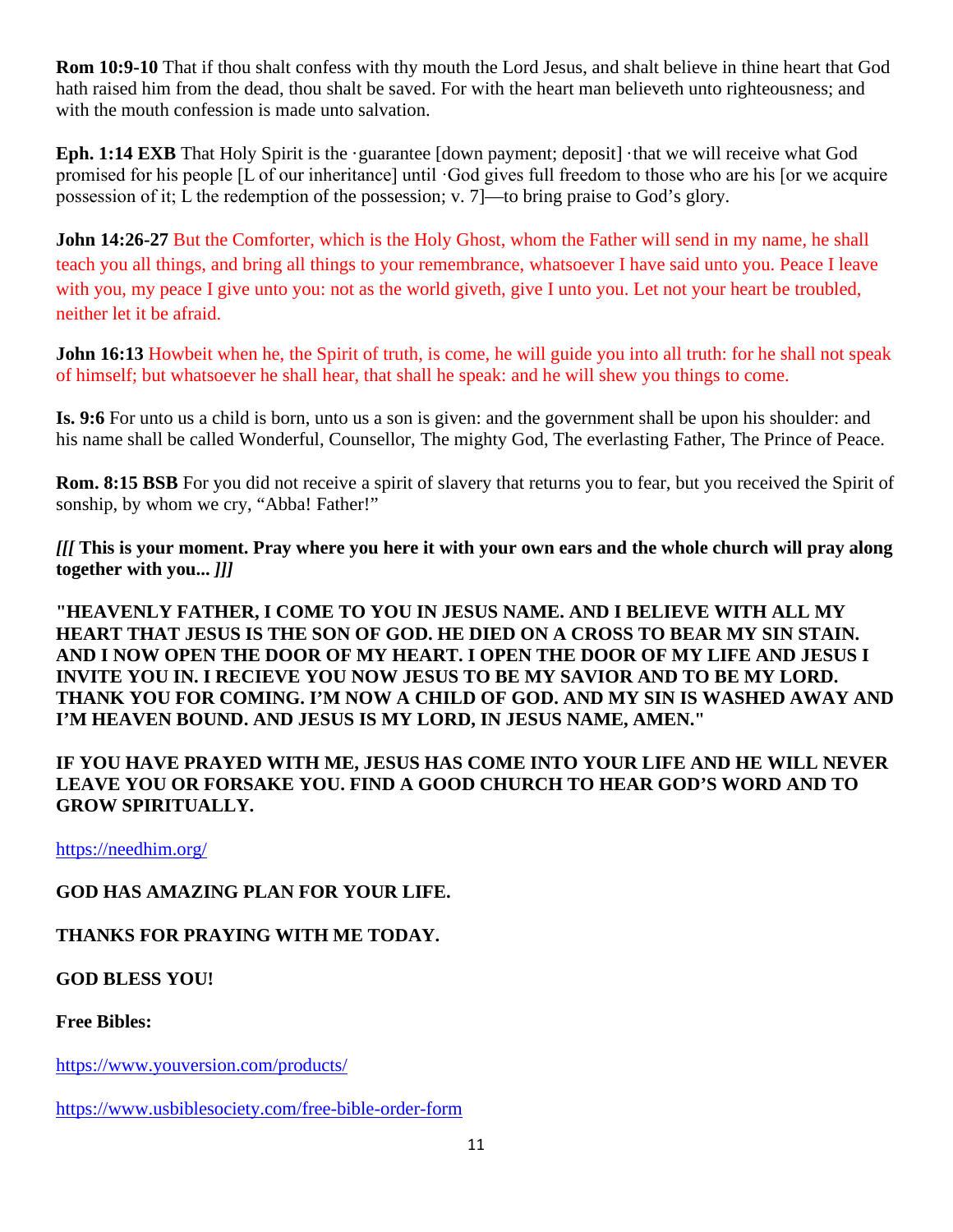<https://mail.google.com/mail/u/0/?view=cm&fs=1&tf=1&source=mailto&to=info@pearlfamilychurch.com>

# **GOD HAS AMAZING PLAN FOR YOUR LIFE.**

# **THANKS FOR PRAYING WITH ME TODAY.**

### **GOD BLESS YOU!**

• **Communion**

**Luke 22:15** And he said unto them, With desire I have desired to eat this passover with you before I suffer:

**Luke 22:16** For I say unto you, I will not any more eat thereof, until it be fulfilled in the kingdom of God.

**Matt. 26:26/Mark 14:22/Luke 22:19/1 Cor. 11:23-24** And as they were eating, That the Lord Jesus the *same* night in which he was betrayed took bread: and gave thanks, and blessed *it,* and brake *it,* and gave *it* to the disciples, and said, Take, eat; this is my body, which is broken for you, which is given for you: this do in remembrance of me.

**Is. 53:4-5** Surely he hath borne our griefs, and carried our sorrows: yet we did esteem him stricken, smitten of God, and afflicted. But he was wounded for our transgressions, he was bruised for our iniquities: the chastisement of our peace was upon him; and with his stripes we are healed.

**Matt. 26:27/Mark 14:23/Luke 22:17; 20/1 Cor. 11:25** Likewise *in* the same manner, after he had supper, also he took the cup, and when he had given thanks, he gave *it* to them: and said, Take this, and divide *it* among yourselves:

**Matt. 26:27-28/Mark 14:24/Luke 22:17/1 Cor. 11:25** And he said unto them, For this is my blood of the new testament, this cup is the new testament in my blood: which is shed for you *and* is shed for many for the remission of sins, this do ye, as oft as ye drink *it,* in remembrance of me, Drink ye all of it;

**Matt. 26:29/Mark 14:25/Luke 22:18** Verily I say unto you, I will drink no more of this fruit of the vine, until that day when I drink it new with you in the kingdom of God, *when* my Father's kingdom shall come.

**Heb. 13:20-21** Now the God of peace, that brought again from the dead our Lord Jesus, that great shepherd of the sheep, through the blood of the everlasting covenant, Make you perfect in every good work to do his will, working in you that which is wellpleasing in his sight, through Jesus Christ; to whom be glory for ever and ever. Amen.

**John 16:13-15** Howbeit when he, the Spirit of truth, is come, he will guide you into all truth: for he shall not speak of himself; but whatsoever he shall hear, that shall he speak: and he will shew you things to come. He shall glorify me: for he shall receive of mine, and shall shew it unto you. All things that the Father hath are mine: therefore said I, that he shall take of mine, and shall shew it unto you.

**Rom. 8:14** For as many as are led by the Spirit of God, they are the sons of God**.**